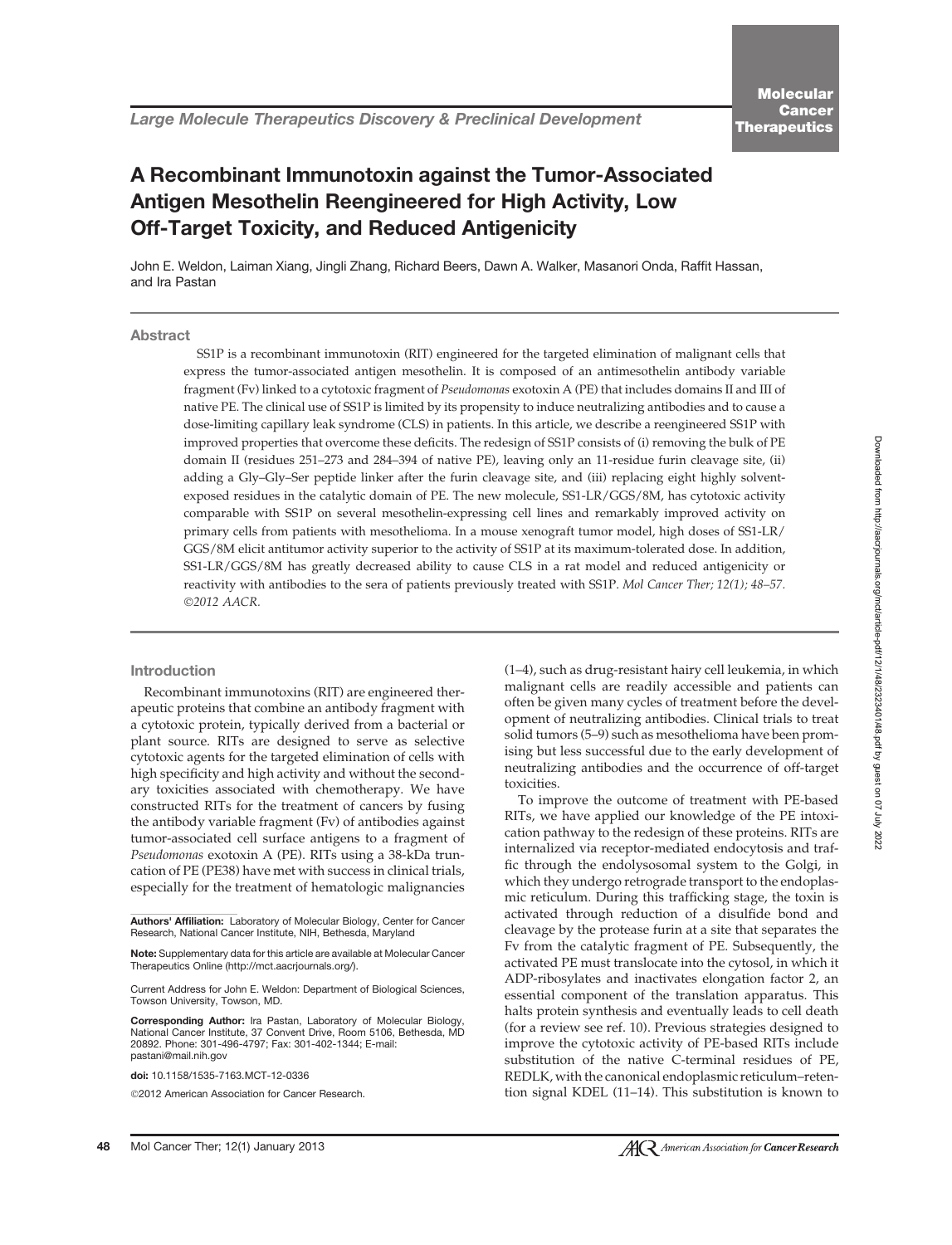enhance the cytotoxicity of PE, presumably by improving the efficiency of retrograde transport to the endoplasmic reticulum from the Golgi but can increase off-target toxicity in animal models. Another strategy is to enhance the productive internalization of the RIT-receptor complex, and thereby increase the amount of toxin in the cell by improving the affinity between the Fv and its target (15, 16).

More recently, we have generated a protease-resistant RIT designed to withstand degradation in the endolysosomal system, a potential barrier to effective immunotoxin treatment (17, 18). This lysosomal degradation resistant (LR) variant RIT was produced by removing proteasesensitive regions of PE38, and targeting it to the B-cell specific CD22 receptor with the HA22 high-affinity anti-CD22 Fv (19). We found that the LR mutation did not greatly diminish in vitro activity on cell lines, but greatly reduced off-target toxicity in mice and dramatically enhanced activity on patient CLL cells in vitro. In addition, the LR variant eliminates 2 major mouse B-cell epitope groups (20) and antigen processing sites from PE38, helping to reduce its immunogenicity in mice (21).

Because of its improved properties in an HA22 background, we chose to adapt the LR variant to SS1P (Fig. 1A), a clinically relevant agent that targets the tumor-associated antigen mesothelin (22). Mesothelin is highly expressed in malignant mesotheliomas, as well as in cancers of the lung, ovary, and pancreas (23). SS1P, which contains the SS1 disulfide-stabilized antimesothelin Fv, is currently undergoing clinical trials for the treatment of mesothelioma (clinicaltrials.gov identifiers NCT01362790 and NCT01445392). Because of the modular nature of RITs, the LR variant of PE should, in principle, be applicable to targeting other tumor-associated antigens by exchanging one Fv for another. The different receptormediated pathways by which proteins enter cells, however, are complex and can influence RIT trafficking. CD22, the target of HA22, is expressed exclusively on B cells and associated malignancies, and is a large transmembrane glycoprotein that seems to undergo constitutive clathrindependent endocytic recycling (24). In contrast to CD22, mesothelin, the target of SS1P, is a glyocophosphatidylinositol (GPI)-linked protein expressed on epithelial cells. GPI-linked proteins are anchored to the extracellular side of cell membranes by their C-termini, and thus must be internalized and sorted independent of cytosolic interactions (see ref. 25 for a review). Differences in receptor endocytosis and trafficking could lead to different routes of internalization, and thereby influence the cytotoxic outcome. In addition to the receptor, it is also possible that removing or adding sequences to a RIT could alter its trafficking, processing, and cytotoxic activity.

In this article, we describe the development and properties of a reengineered antimesothelin RIT, SS1-LR/ GGS/8M (Fig. 1B and C). SS1-LR/GGS/8M has improved activity on primary cells from patients with mesothelioma, greatly decreased capacity to initiate capillary leak syndrome (CLS) in a rat model, and reduced antigenic-



Figure 1. RITs. The RIT SS1P consists of the disulfide-stabilized heavy chain Fv polypeptide ( $V_H$ ) and light chain Fv polypeptide ( $V_L$ ) polypeptide chains of the Fv from the antimesothelin monoclonal antibody SS1 coupled to a 38 kDa fragment of PE38. Both the  $V_H$  and  $V_L$  fragments contain an internal disulfide bond in addition to the interchain disulfide bond engineered between the 2 fragments. A, a structural model of SS1P. The Fv is recombinantly joined to PE38, which is divided into domain II, domain III, and part of domain Ib from native PE38. Disulfide bonds are indicated as space-filling structures. The model contains a gap in the structure that corresponds to the deletion of residues 365 to 380 in domain Ib. B, a model of SS1-LR. SS1-LR lacks the majority of domains Ib and II of PE but includes an 11-residue stretch of domain II that contains the furin cleavage site. Both models are hypothetical arrangements based on the structures of native PE and immunoglobulin G; they do not represent actual structure determinations. C, various constructs were created with mutations around the furin cleavage site of SS1-LR. The furin site from native PE is shaded. Black arrows indicate the position of cleavage between Arg-279 and Gly-280. SS1-LR/GGS R279G contains a point mutation (underlined) that prevents furin cleavage by replacing Arg-279 with Gly.

ity, or reactivity with antibodies in antisera from patients who had previously developed neutralizing antibodies against SS1P. On the basis of these findings SS1-LR/GGS/8M is an excellent candidate for further clinical development.

# Materials and Methods

#### Proteins

SS1P (SS1(dsFv)-PE38) and its derivatives were expressed, refolded, and purified as described (26). SS1P was manufactured by Advanced BioScience Laboratories, Inc. All other RITs were prepared in the Laboratory of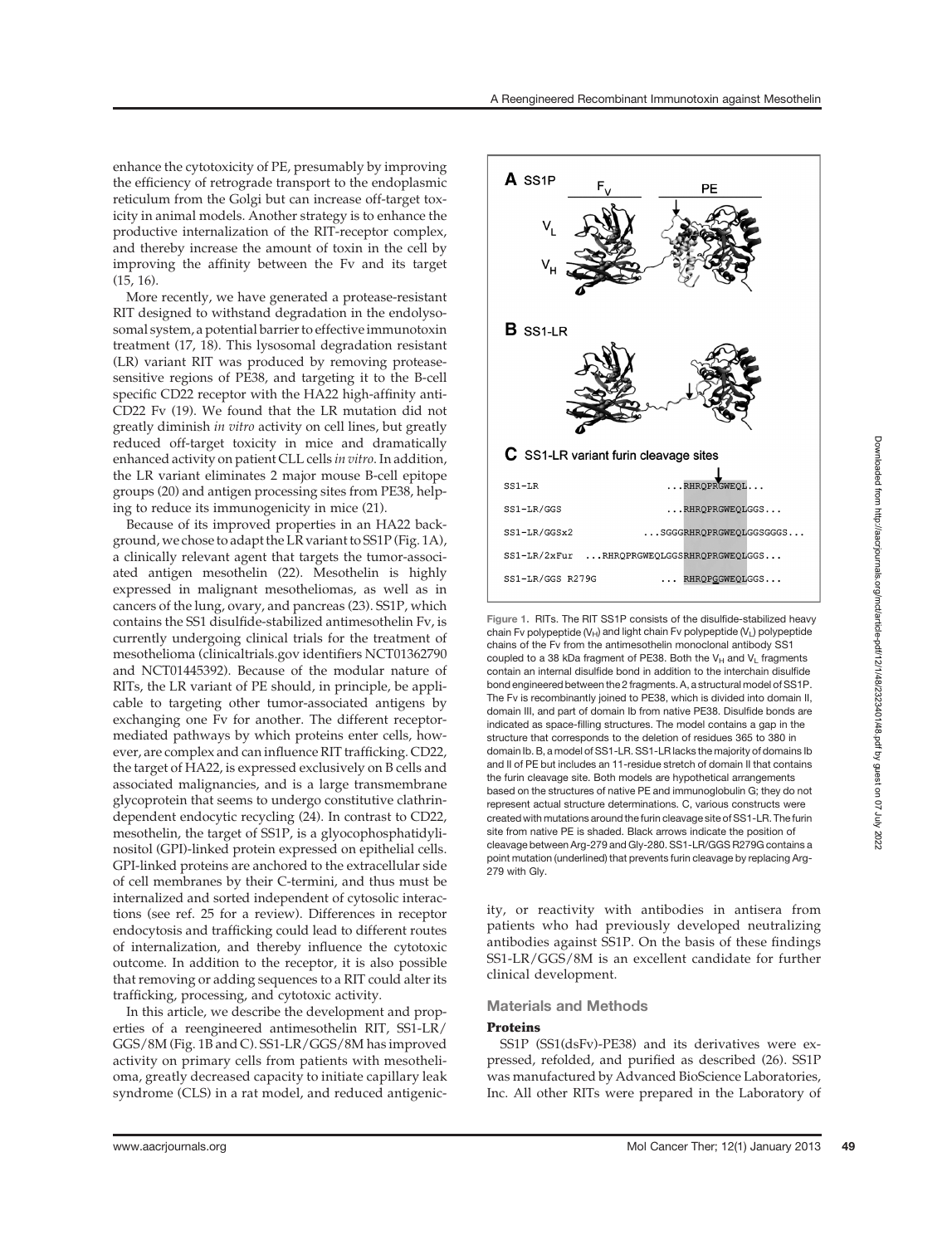Molecular Biology, National Cancer Institute (NCI; Bethesda, MD). Mutations were generated using Quikchange site-directed mutagenesis (Stratagene) with primers from Lofstrand Labs Limited. Supplementary Fig. S1 shows an SDS-PAGE analysis of the purified proteins.

## Cell lines

Several mesothelin-positive human cell lines were used in this study. The L55 lung adenocarcinoma and M30 mesothelioma cell lines were provided by Steven Albelda (University of Pennsylvania, Philadelphia, PA). The HAY mesothelioma cell line was provided by the Stehlin Foundation for Cancer Research (Houston, TX). The OVCAR-8 and A1847 ovarian cancer cell lines were provided by Hisataka Kobayashi and Stuart Aaronson (NCI, Bethesda, MD), respectively. The NCI-H322M lung adenocarcinoma cell line was obtained from the Developmental Therapeutics Program, Division of Cancer Treatment and Diagnosis Tumor Repository (NCI, Frederick, MD). The cell lines A431/K5 (27) and A431/H9 (28) are derivatives of the A431 epidermoid carcinoma cell line that have been stably transfected with vectors for human mesothelin, and grown in media supplemented with  $750 \mu g/mL$  G-418 (Geneticin) for selection. All cell lines were grown at  $37^{\circ}$ C with 5% CO<sub>2</sub> in media supplemented with 10% FBS, 2 mmol/L L-glutamine, 100 U penicillin, and 100 mg streptomycin (Invitrogen Corporation). A431/K5 was grown in Dulbecco's modified Eagle's medium; all other lines were grown in RPMI-1640 medium supplemented 1 mmol/L sodium pyruvate (Invitrogen). All cell lines were authenticated at the source and grown from frozen stocks prepared from an early passage of the original line.

#### Cytotoxicity assays

Viability of cell lines treated with immunotoxins was measured using the Cell Counting Kit-8 WST-8 assay (Dojindo Molecular Technologies, Inc.). Cells (2,000 cells/well) were plated in 96-well plates, left overnight to adhere, and incubated with varying concentrations of RITs for 72 hours at a final volume of 0.2 mL. At the end of the incubation period,  $10 \mu L$  of the CCK-8 reagent was added to each well and the plates were incubated at  $37^{\circ}$ C until the wells with the maximum absorbance at 450 nm reached values of approximately 1 optical density (OD). Values were normalized between controls of cyclohexamide (10  $\mu$ g/mL) and buffer [Dulbecco's PBS without Ca and Mg (D-PBS; Quality Biological, Inc.) containing 0.2% human serum albumin (HSA)], then fit to a sigmoidal equation with variable slopes for the plateau, baseline, and Hill slope using GraphPad PRISM software (GraphPad Software, Inc.). The equation was subsequently used to interpolate the concentration of RIT, which reduced cell viability to the 50% level  $(EC_{50})$ .

Primary mesothelioma cell cultures were established as described (29) from the peritoneal or pleural fluid of 4 patients with advanced mesothelioma who were being treated on protocols approved by NCI Institutional Review Board. The resulting cells (NCI-M-02, NCI-M-03, NCI-M-16, and NCI-M-19) were judged by a pathologist to be malignant and subsequently determined to be a single population of mesothelin-expressing cells by flow cytometry. Responses to SS1P and SS1-LR/GGS/8M were evaluated at an early passage using a crystal violet assay. D-PBS and 10 ng/mL HB21 (antitransferrin receptor/ PE40) were used as negative and positive controls for cell death, respectively. Each condition was evaluated in triplicate. Statistical analysis of the resulting data by ANOVA was conducted using GraphPad Prism software.

#### Mouse A431/H9 xenograft antitumor assay

Female nude mice were injected subcutaneously in the flank with  $1.8 \times 10^6$  A431/H9 cells in 0.2 mL RPMI with 4 mg/mL Matrigel (BD Biosciences) on day 0. Tumor volume was followed by regular caliper measurements. When tumors reached an average size of approximately 110 mm<sup>3</sup>, mice were divided into groups and intravenously injected 3 times on days 7, 9, and 12 with 0.2-mL of vehicle (0.2% HSA in D-PBS;  $n = 5$ ) or vehicle containing either SS1P (0.4 mg/kg;  $n = 4$ ) or SS1-LR/GGS/8M (2.5 or 5.0 mg/kg;  $n = 6$ ). Follow-up experiments used the same protocol with 6 doses of 5.0 mg/kg SS1-LR/GGS/8M administered on days 6, 8, 10, 13, 15, and 17 ( $n = 10$ ), and 5 doses of 10.0 mg/kg SS1-LR/GGS/8M administered on days 6, 8, 10, 17, and 20 ( $n = 8$ ). This experiment and all subsequent animal experiments were handled according to the NIH guidelines approved by the Animal Care and Use Committee of the NCI.

#### Mouse serum pharmacokinetics

Groups of 9 female nude mice were injected intravenously with 10 mg of SS1P or SS1-LR/GGS/8M in 0.2mL of 0.2% HSA in D-PBS. Subgroups of 3 mice were bled at time intervals of 2 and 20, 5 and 30, or 10 and 60 minutes. Sera were analyzed by ELISA as previously described (30).

## Rat capillary leak assay

A previously described rat model of RIT-induced CLS (31) was used to evaluate the off-target toxicity of SS1-LR/ GGS/8M. Briefly, 6- to 8-week-old female Wistar Furthand Rowett, nu/nu (athymic) rats (Harlan-Sprague-Dawley) were injected intravenously with D-PBS, SS1P (0.2 or 0.3 mg/kg), or SS1-LR/GGS/8M (6 or 12 mg/kg). After 24 hours, the rats were euthanized and hydrothorax fluid was collected from the animals. The lungs from several rats were removed, fixed for 3 days in 10% formalin, sectioned, and stained.

#### Antigenicity assay

Binding of SS1P or SS1-LR/GGS/8M to antibodies in patient sera was analyzed essentially as described (32), except that CD22-rFc and HA22 were used for the detection of PE-specific antibodies by ELISA. Human sera were obtained under protocols 01-C-0011, 03-C-0243, and 08-C-0026.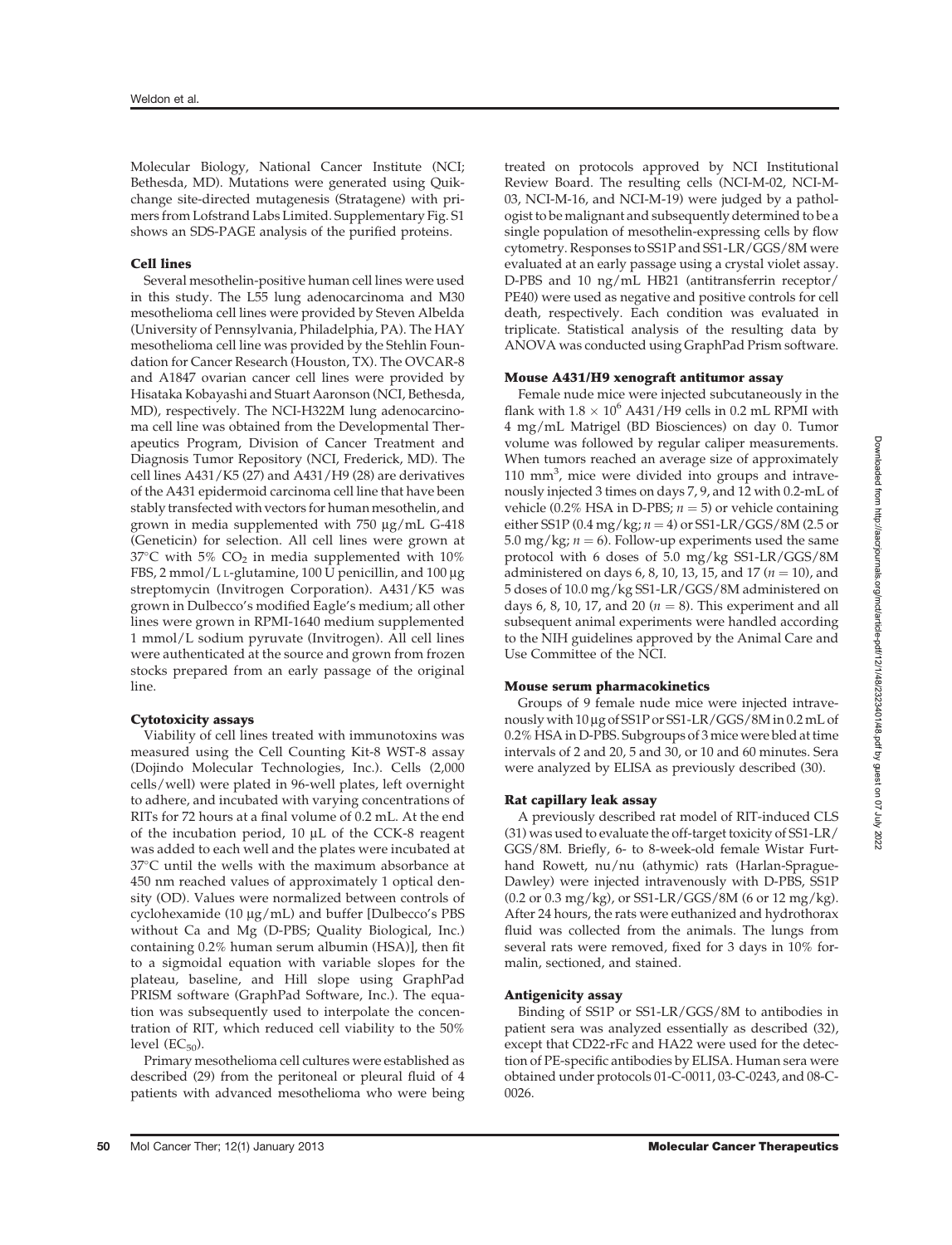## Results and Discussion

## SS1-LR

The immunotoxin SS1P (Fig. 1A) is composed of the disulfide-stabilized 2-chain antimesothelin SS1 Fv joined to PE38 (27, 33, 34). It has high cytotoxic activity on many cancer cell lines that express mesothelin, and has shown partial responses in clinical trials (5–7). The therapeutic potential of SS1P, however, is limited by its immunogenicity and its off-target toxicity. A recently designed variant of PE38, called LR (19; PE  $\Delta$ 251–273 and  $\Delta$ 285– 394), has produced lower immunogenicity and off-target toxicity in mice, and could potentially alleviate these deficits in SS1P. We generated SS1-LR (Fig. 1B and C) by replacing the Fv of HA22-LR (19) with the SS1 Fv, and tested it against a panel of 8 cell lines that express mesothelin (Fig. 2). Unexpectedly, SS1-LR was considerably less active than SS1P. One of the mesothelioma cell lines, HAY, showed enhanced sensitivity to SS1-LR, but all of the other cell lines were more resistant. The ovarian cancer cell lines A1847 and OVCAR-8 were particularly resistant to SS1- LR. A complete assessment of the  $EC_{50}$  values can be found in Supplementary Table S1, and representative individual cytotoxicity assays are shown in Supplementary Fig. S2.

In native PE and PE38 RITs, the furin cleavage site is presented in a fixed orientation on a highly solvent exposed loop that is stabilized by a disulfide bond (Fig. 1A; ref. 35). Presumably, this conformation enhances the accessibility of the furin site for efficient cleavage by the membrane-bound furin protease. In contrast, the furin cleavage site of SS1-LR is a short tether between 2 larger protein domains, the SS1 Fv and the catalytic domain of PE, which could limit the conformational accessibility of the furin site. This does not seem to be a problem for

M30

OVCAR-8

100

50

100

50

Relative activity (%)

HA22-LR internalized through CD22, but the internalization pathway of SS1-LR through mesothelin, which does not follow the typical clathrin-dependent mechanism (25), might restrict access to furin. Furin is a transmembrane protein with an extracellular/lumenal protease domain that follows a cell surface to Golgi recycling pathway (36). Both steric accessibility and the trafficking pathway could limit the essential furin cleavage step and reduce the cytotoxicity of SS1-LR.

## SS1-LR/GGS

**HAY** 

A1847

2,000

1.000

100

50

We designed several mutants to explore whether improving the accessibility of the furin cleavage site could enhance the activity of SS1-LR. Our strategy was to increase the length and flexibility of the furin site by the addition of Gly–Gly–Ser linkers. The RIT SS1-LR/GGS (Fig. 1B and C) includes a Gly–Gly–Ser linker on the Cterminal end of the 11-residue furin cleavage site, and has enhanced activity relative to SS1-LR on all cell lines tested (Fig. 2 and Supplementary Table S1). Sample cytotoxicity curves are included in Supplementary Fig. S2. Neither increasing the length of the linker (SS1-LR/GGSx2; Fig. 1B and C) nor duplication of the furin cleavage site with additional linker regions (SS1-LR/2xFur; Fig. 1B and C) enhanced the cytotoxicity beyond that of SS1-LR/GGS (data not shown). Thus, by appending a flexible linker to the SS1-LR furin site, we produced a more active RIT.

To confirm the importance of furin cleavage in the intoxication process, we also prepared the mutant SS1- LR/GGS R279G (Fig. 1B and C), which includes a point mutation of Arg to Gly at the site of hydrolysis that prevents furin cleavage. This mutant showed greatly reduced activity on the 6 cell lines tested, with negligible effect at concentrations up to  $1 \mu g/mL$  (Supplementary

NCI-H322M

A431/K5

200

100

100

50

Figure 2. Relative cytotoxicity in vitro. A panel of 8 cell lines that express mesothelin was used to compare the cytotoxicities of SS1P, SS1-LR, SS1-LR/GGS, and SS1-LR/GGS/8M. For each cell line, the average  $EC_{50}$  of each RIT relative to the average  $EC_{50}$ of SS1P is presented.



L<sub>55</sub>

A431/H9

300

200

100

100

50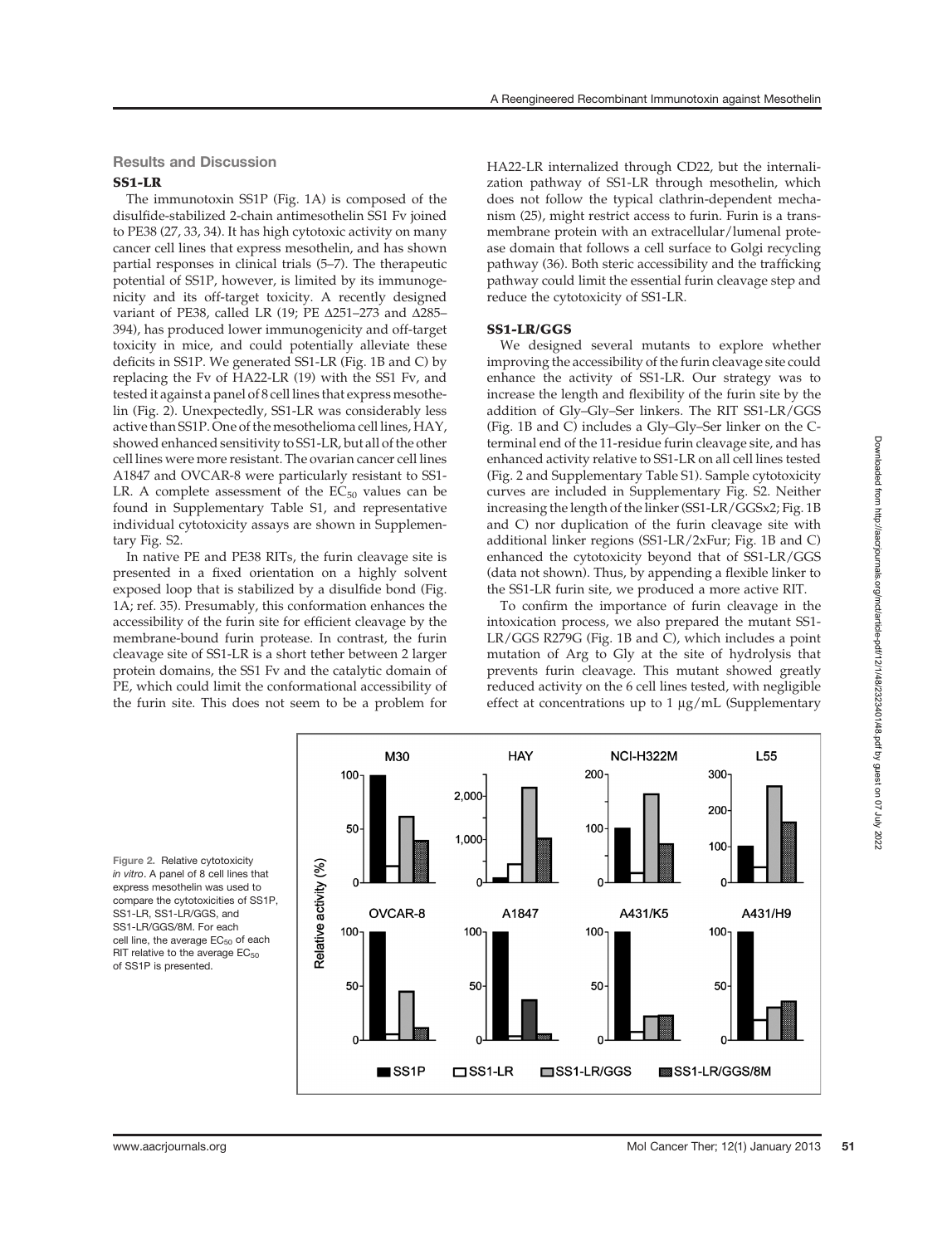Table S1). This shows that furin cleavage is essential for the full cytotoxicity of SS1-LR/GGS. The necessity of furin cleavage in the PE intoxication pathway has recently been questioned (37), but much evidence exists that furin cleavage is an important step during the PE intoxication pathway (e.g., refs. 38–40, see ref. 10 for further discussion). In the data presented here, PE intoxication is extraordinarily inefficient without a furin-processing site. Experiments are ongoing to more fully explore the role of furin cleavage in RIT intoxication.

## SS1-LR/GGS/8M

Immunogenicity is a particular problem for SS1P in the treatment of patients with intact immune systems (discussed further in ref. 10). Previous research has identified 8-point mutations in domain III (D406A, R432G, R467A, R490A, R513A, E548S, Q592A, and K590S) that silence Bcell epitopes and dramatically reduce the immunogenicity of PE38 RITs in mice (32). We engineered SS1-LR/GGS to include these mutations, generating a new variant called SS1-LR/GGS/8M, and tested it against our panel of mesothelin-expressing cell lines (Fig. 2). The  $EC_{50}$ values from these experiments are reported in Supplementary Table S1. SS1-LR/GGS/8M retains similar activity to SS1P on mesothelioma and lung cancer cell lines and in A431 cells transfected with mesothelin. Compared with SS1P and SS1-LR/GGS, however, the 2 ovarian cancer cell lines were particularly insensitive to SS1-LR/GGS/8M.

#### Off-target toxicity

RIT off-target toxicity in mice is the result of liver damage, which seems to be caused by sequences in domain II that are absent in LR variant RITs (19, 41). The maximum safe dose of SS1P that can be administered to mice at 3 doses every other day is 0.4 mg/kg. Higher doses cause weight loss and death (Pastan and Xiang, unpublished data). RITs engineered to include the LR variant of PE, however, show greatly reduced off-target toxicity in mice (19). We have administered SS1-LR/GGS/8M to mice in doses up to 10 mg/kg at 3 doses every other day without toxicity (data not shown).

In patients, RITs do not generally produce liver damage. Instead, they may damage capillaries, leading to CLS. This can be a major clinical management problem, because of the constellation of weight gain, edema, and hypotension (for of review of CLS, see ref. 42). It seems likely that the initial peak concentrations of PE-based RITs in the bloodstream can nonspecifically damage the endothelial cells lining the blood vessels (43).

Siegall and colleagues have described a rat model of CLS in which PE induces hydrothorax in rats as a result of damage to the lungs and lung capillaries (31, 44). Because the absence of domain II in LR-based RITs significantly decreases liver toxicity in mice, we reasoned that it might also diminish lung damage in rats. Using the rat CLS model, we administered a single intravenous injection of D-PBS, SS1P, or SS1-LR/GGS/8M and observed the rats for signs of hydrothorax (Fig. 3). Rats intravenously trea-



Figure 3. Rat model of CLS. A, rats were grouped and treated intravenously as indicated and evaluated for health before sacrifice after 24 hours. Hydrothorax fluid was removed and measured. B, the lungs of rats from each group were fixed, sectioned, and stained with hematoxylin and eosin. Representative microscopy fields at  $\times$  200 magnification are shown.

ted with 2 mg/kg SS1P seemed ill after 24 hours, with labored breathing and fluid accumulation in their thoracic cavity. Increasing the dose of SS1P to 3 mg/kg increased the volume of thoracic fluid. In contrast, rats treated with either D-PBS or SS1-LR/GGS/8M (6 and 12 mg/kg) showed no signs of illness and had no fluid in their chest cavity. Lungs from rats treated with D-PBS, SS1P, and SS1- LR/GGS/8M were fixed, sectioned, and stained; those from rats treated with D-PBS or SS1-LR/GGS/8M seemed normal, whereas those from rats treated with SS1P showed signs of toxicity including thickening of the vessels and fluid accumulation in the perivascular spaces (Fig. 3B). We have not yet tested higher doses to determine the precise magnitude of the effect, but there is at least a 6 fold difference in toxicity between SS1P and SS1-LR/ GGS/8M using this model. No LR-based RIT has been tested clinically, but this observation strengthens the proposition that the LR-based RITs will have decreased off-target toxicity in patients.

## Mouse A431/H9 tumor model

We evaluated the efficacy of SS1-LR/GGS/8M in vivo with a mouse xenograft tumor model using the A431/H9 cell line (Fig. 4). Groups of nude mice ( $n = 6$ ) with tumors averaging  $100$  to  $110 \text{ mm}^3$  were treated intravenously on days 7, 9, and 12 with SS1-LR/GGS/8M at doses of 2.5 and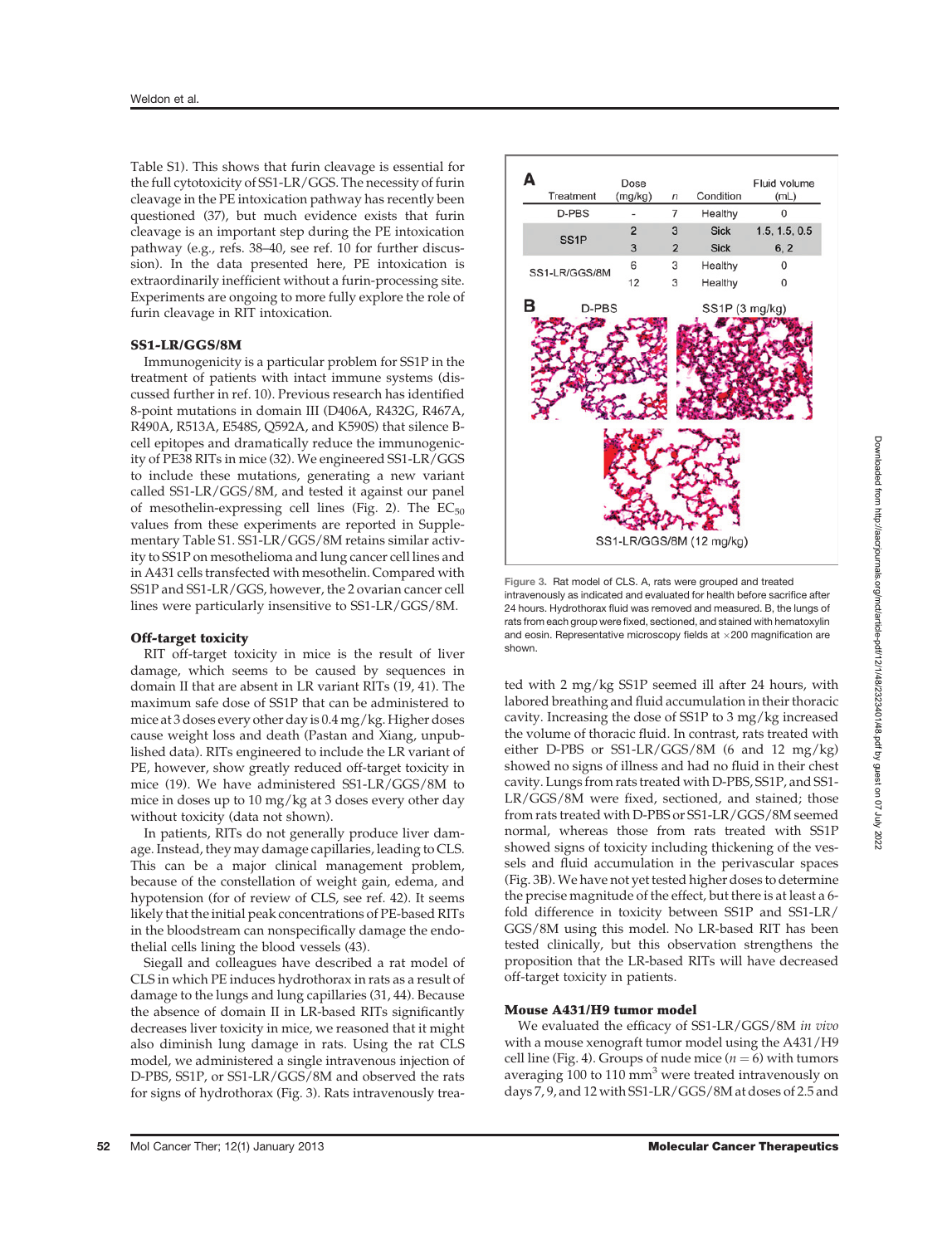

Figure 4. Antitumor activity of SS1-LR/GGS/8M. Nude mice with A431/H9 xenograft tumors were grouped and treated intravenously with SS1-LR/GGS/8M. Initial treatment groups consisted of vehicle ( $n = 5; A$ ), 0.4 mg/kg SS1P ( $n = 4$ ; B), 2.5 mg/kg SS1-LR/GGS/8M ( $n = 6$ ; C), and 5.0 mg/kg SS1-LR/GGS/8M ( $n = 6$ ; D). Tumor size was measured over the course of 22 days. Experiments were subsequently repeated to evaluate the effect of using a greater number of doses and higher dose levels. These treatment groups consisted of 5.0 mg/kg SS1-LR/GGS/8M  $(n = 10; E)$  and 10.0 mg/kg SS1-LR/GGS/8M  $(n = 8; F)$ . Tumor size was measured over the course of 31 days. All graphs indicate the tumor sizes of individual mice. Arrowheads indicate days when treatment was administered.

5.0 mg/kg. For comparison, additional groups were treated intravenously on the same schedule with vehicle (0.2% HSA in D-PBS;  $n = 5$ ) or 0.4 mg/kg SS1P ( $n = 4$ ), the maximum-tolerated dose of SS1P under this dosing schedule. The tumor size of each mouse was measured regularly for 22 days postimplantation (Fig. 4A–D).

The tumors of vehicle-treated mice grew to an average size exceeding  $400 \text{ mm}^3$  by day 12 postimplantation. The tumors of mice treated with 0.4 mg/kg SS1P showed a brief delay in growth and did not exceed  $400 \text{ mm}^3$  in size until past day 16 postimplantation. Because SS1-LR/ GGS/8M can be given to mice at high doses without ill effect, we treated mice with 2.5 and 5.0 mg/kg. At a dose of 2.5 mg/kg SS1-LR/GGS/8M, the antitumor effect was slightly better than that of SS1P, but mice receiving a 5.0 mg/kg dose of SS1-LR/GGS/8M showed excellent tumor regression. Tumors reached a minimum average size of approximately 29  $mm<sup>3</sup>$  on day 14, but all tumors had resumed growth by day 22. We conclude from these data that SS1-LR/GGS/8M is less active than SS1P in this model, but can be given at higher doses to achieve a greater antitumor effect.

To assess the potential for a greater number of doses and larger dose levels, we repeated the mouse A431/H9 xenograft tumor assay using 6 doses of 5.0 mg/kg ( $n =$ 

10) and 5 doses of 10.0 mg/kg ( $n = 8$ ) SS1-LR/GGS/8M. The tumor size of each mouse was measured regularly for 31 days postimplantation (Fig. 4E and F). All tumors initially responded to the RIT. One out of the 10 mice in the  $6 \times 5.0$  mg/kg dose group showed a complete and lasting response, decreasing in size to an undetectable level on day 15 and showing no resumption of growth through the duration of the experiment. The tumors from 2 additional mice decreased in size to undetectable levels (1 observed on day 13 and the other on day 17), but subsequently resumed growth (both observed on day 24). Tumors from the remaining 7 mice decreased to a minimum average size of approximately 39 mm<sup>3</sup> on day 13, but subsequently resumed growth over the remaining duration of the experiment. Tumors from 6 of 7 mice resumed growth before the end of the dose series.

In the final group, 5 of 8 mice given 5 doses of 10 mg/kg SS1-LR/GGS/8M had complete and lasting responses. These mice showed undetectable tumors by day 15 postimplantation, after an initial 3 doses on days 6, 8, and 10, and tumor growth did not resume through day 31. The remaining 3 mice exhibited initial tumor regressions that reached a minimum average size of approximately 20 mm<sup>3</sup> on day 13, but did not respond completely. By day 20, tumors from all 3 of these mice had resumed growth. Additional doses on days 17 and 20 failed to achieve any significant decrease in tumor size. We are currently evaluating tumors from these mice to determine the mechanism of resistance.

## Pharmacokinetics

Previous work comparing the half-life of an LR-based RIT to a PE38-based RIT in mice showed that LR had a nearly 2-fold shorter half-life in serum than PE38 (7.8 vs. 14.6 minutes, respectively; 18). The shorter half-life negatively impacts antitumor activity in vivo by more rapidly removing the smaller RIT from circulation before it can bind to tumor cells and be internalized. We postulated that this difference was due to increased renal filtration of the smaller molecule, because size is a major determinant of renal filtration (45). Previous studies have shown that the kidney is a major route of the removal of RITs from circulation, probably by glomerular filtration and subsequent metabolism by renal tubular enzymes (46, 47).

We anticipated a difference in half-life between SS1P (63 kDa) and SS1-LR/GGS/8M (50 kDa). SS1P has a molecular weight approaching those of hemoglobin (68 kDa) and serum albumin (69 kDa), proteins that exceed the threshold for glomerular filtration and are poorly filtered from the bloodstream by the kidneys (48). SS1-LR/GGS/ 8M, however, is significantly smaller and thus more likely to be filtered out of circulation. We treated nude mice intravenously with 10 µg SS1P or SS1-LR/GGS/ 8M, and analyzed serum samples taken at several time points for the presence of RIT. Mice treated with SS1- LR/GGS/8M showed a half-life of 13 minutes in serum, compared with a half-life of 19 minutes for SS1P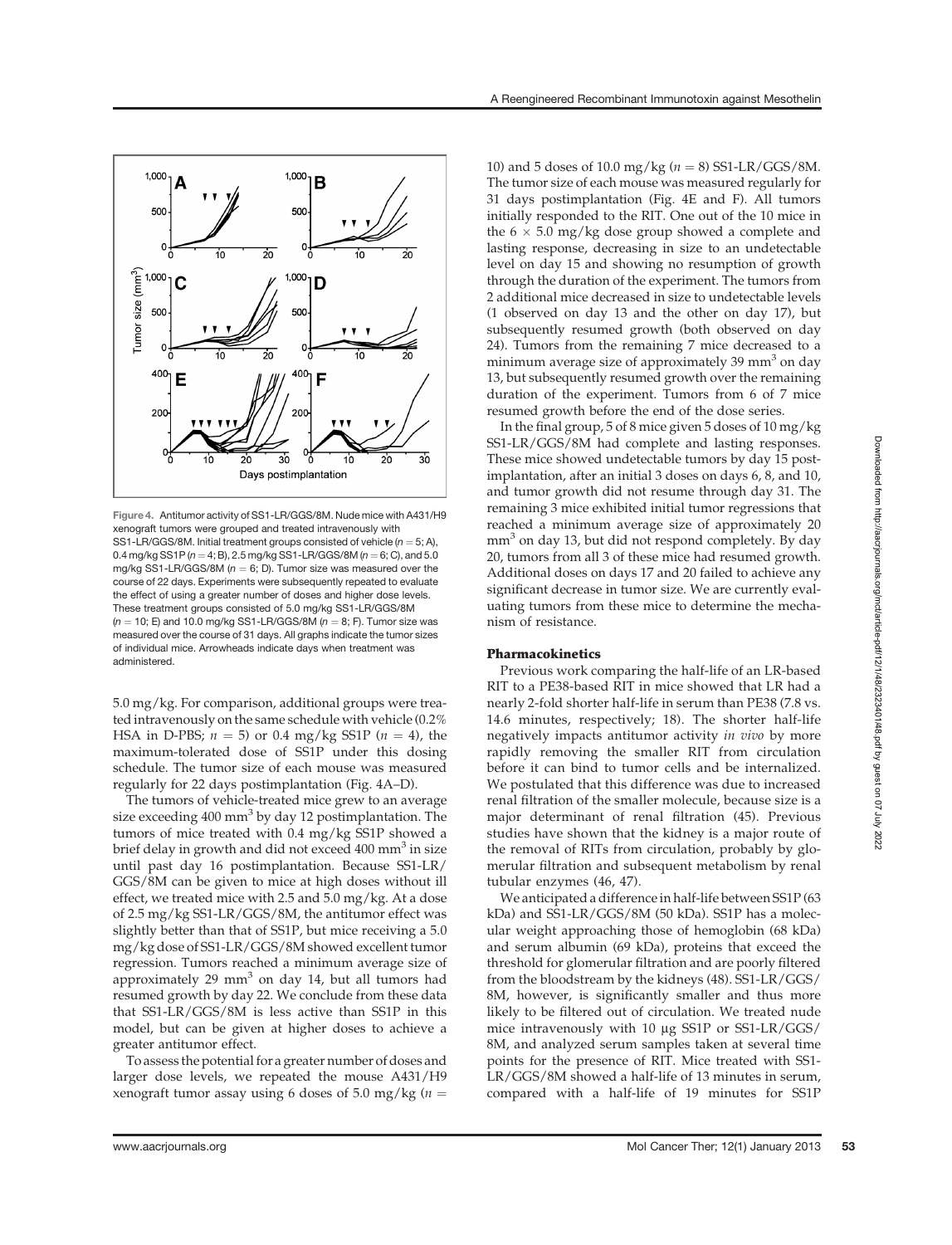(Supplementary Fig. S3). The half-life of SS1P in patients is much longer, nearly 8 hours at the maximum-tolerated dose (5), but we suspect that the relative half-lives of SS1P and SS1-LR/GGS/8M will be similar between mice and patients.

We have begun work on a strategy to increase the size of SS1-LR/GGS/8M, which may restore a longer half-life. SS1P and SS1-LR/GGS/8M are targeted to mesothelin using the Fv portion of the SS1 antibody, but we have previously reported that RITs constructed with the larger Fab portion of antibodies are also highly active in cell culture (49). We plan to prepare and test SS1 Fab fusions with PE-LR/GGS/8M (73 kDa) to evaluate the proposition that increasing its size will increase the half-life of the molecule. It is possible that these larger molecules may have more difficulty penetrating solid tumors, but we expect them to be very active in combination with chemotherapy, which breaks down barriers to tumor penetration (50).

#### **Antigenicity**

On the basis of previous research, we assumed that the 8-point mutations in domain III of PE would silence B-cell epitopes, and thereby decrease the immunogenicity of SS1-LR/GGS/8M in mice (32). Because we could not evaluate immunogenicity in humans, however, we instead evaluated the antigenicity of SS1-LR/GGS/8M in human sera from patients who developed neutralizing



Figure 5. Human antigenicity of SS1-LR/GGS/8M. The reactivity of SS1P and SS1-LR/GGS/8M with preexisting antibodies in human sera was compared using a displacement assay to determine the concentration at which the 2 RITs reduced the signal of an ELISA to detect serum antibodies by 50% (IC $_{50}$ ). The IC $_{50}$  values of SS1-LR/GGS/8M relative to SS1P are plotted. Example curves for individual patient sera are provided in Supplementary Fig. S4.

antibodies to SS1P. Antigenicity refers to the capacity of a molecule to act as a target antigen and react with antibodies.

We obtained serum from 5 patients who had developed neutralizing antibodies in response to treatment with



Figure 6. Cytotoxicity of SS1-LR/ GGS/8M on patient cells. Cells cultured from the pleural fluid or ascites of patients with mesothelioma were treated with increasing concentrations of SS1P (white bar) or SS1-LR/GGS/8M (gray bar). After 4 days, cells were evaluated for viability using a crystal violet assay. The mean values and SEs from 3 replicates are plotted. Asterisks indicate significant differences of  $^{**}$ ,  $P < 0.01$  or  $^{***}$   $P < 0.001$ .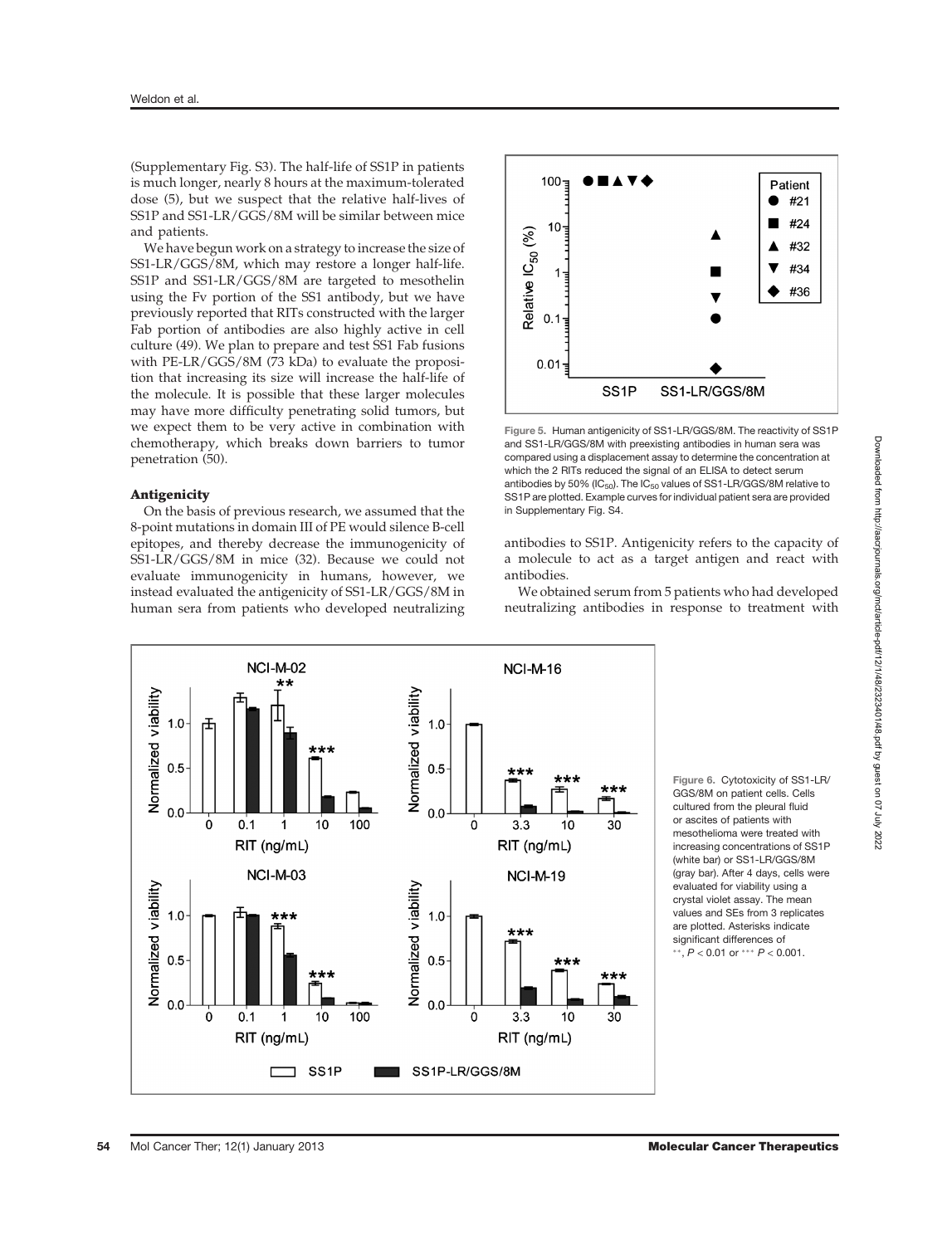SS1P, and mixed it with dilutions of either SS1P or SS1- LR/GGS/8M to bind reactive antibodies. The remaining unbound complement of PE38-specific antibodies was measured using an ICC-ELISA. From these data, the concentrations of SS1P and SS1-LR/GGS/8M at which the ELISA signal was reduced by  $50\%$  (IC<sub>50</sub>) were determined (example curves are provided in Supplementary Fig. S4). The  $IC_{50}$  values correlate with the affinity of the antibody–antigen interaction (20). Figure 5 shows the  $IC_{50}$  values of SS1P relative to SS1-LR/ GGS/8M plotted as percentages. For all patient sera, the ratios of the IC50 values of SS1P relative to SS1-LR/ GGS/8M were less than 10%, indicating that the major fraction of SS1P-reactive antibodies in the sera were unreactive with SS1-LR/GGS/8M. This result is consistent with previous observations (32), and indicates that we have identified and silenced the majority of the human immunogenic epitopes in PE38-based RITs. Although SS1-LR/GGS/8M shows reduced antigenicity, an evaluation of its immunogenicity in humans will need to be determined in a clinical trial. Experiments in mice have shown that antigenicity and immunogenicity are closely tied (32), and we anticipate reduced immunogenicity in humans.

## Activity on primary patient cells

Because cell line studies do not necessarily predict if new agents will be active in patients, we obtained primary cells from the pleural and peritoneal fluids of patients with mesothelioma and evaluated their sensitivity to SS1-LR/GGS/8M and SS1P after several passages in cell culture (Fig. 6). Viability was assessed 4 days after treatment using a crystal violet assay. The early-passage mesothelioma patient cells NCI-M-02, NCI-M-03, NCI-M-16, and NCI-M-19 showed clear responses to treatment with SS1P (>75% decrease in viability at the 100 ng/mL dose level). The same patient cells showed even greater sensitivity to SS1-LR/GGS/ 8M. A similarly increased sensitivity was observed when cells derived from patients with chronic lymphocytic leukemia were treated with HA22-LR (19). The mechanism of enhanced sensitivity is not clear, but we hypothesize that LR-based RITs are more stable inside

## **References**

- 1. Kreitman RJ, Squires DR, Stetler-Stevenson M, Noel P, FitzGerald DJP, Wilson WH, et al. Phase I trial of recombinant immunotoxin RFB4 (dsFv)-PE38 (BL22) in patients with B-cell malignancies. J Clin Oncol 2005;23:6719–29.
- 2. Kreitman RJ, Stetler-Stevenson M, Margulies I, Noel P, FitzGerald DJP, Wilson WH, et al. Phase II trial of recombinant immunotoxin RFB4 (dsFv)-PE38 (BL22) in patients with hairy cell leukemia. J Clin Oncol 2009;27:2983–90.
- 3. Wayne AS, Kreitman RJ, Findley HW, Lew G, Delbrook C, Steinberg SM, et al. Anti-CD22 immunotoxin RFB4(dsFv)-PE38 (BL22) for CD22 positive hematologic malignancies of childhood: preclinical studies and phase I clinical trial. Clin Cancer Res 2010;16:1894–903.

the cell than PE38-based RITs because of decreased susceptibility to degradation.

## Concluding remarks

We describe here the development of SS1-LR/GGS/ 8M, a new and highly active RIT against mesothelinexpressing tumor cells that is a significant improvement over the current clinical molecule, SS1P. Not only does SS1-LR/GGS/8M have high cytotoxic and antitumor activity, but it also can be given safely to rats and mice at doses much higher than SS1P because it does not produce off-target effects. SS1-LR/GGS/8M also has greatly lowered reactivity with human antisera against SS1P, suggesting that it will have decreased immunogenicity in patients. These properties make SS1-LR/ GGS/8M a promising candidate for future clinical development.

#### Disclosure of Potential Conflicts of Interest

M. Onda has ownership interest (including patents). No potential conflicts of interest were disclosed by the other authors.

#### Authors' Contributions

Conception and design: J.E. Weldon, R. Beers, I. Pastan Development of methodology: J.E. Weldon, L. Xiang, J. Zhang, R. Beers, D.A. Walker

Acquisition of data (provided animals, acquired and managed patients, provided facilities, etc.): J.E. Weldon, L. Xiang, D.A. Walker, M. Onda, R. Hassan

Analysis and interpretation of data (e.g., statistical analysis, biostatis-tics, computational analysis): J.E. Weldon, L. Xiang, J. Zhang, R. Beers, M. Onda, I. Pastan

Writing, review, and/or revision of the manuscript: J.E. Weldon, R. Beers, D.A. Walker, M. Onda, R. Hassan, I. Pastan

Administrative, technical, or material support (i.e., reporting or organizing data, constructing databases): L. Xiang, J. Zhang, R. Hassan Study supervision: I. Pastan

#### Acknowledgments

The authors thank David FitzGerald for helpful comments.

#### Grant Support

This research was supported by the Intramural Research Program of the NIH, NCI, Center for Cancer Research.

The costs of publication of this article were defrayed in part by the payment of page charges. This article must therefore be hereby marked advertisement in accordance with 18 U.S.C. Section 1734 solely to indicate this fact.

Received April 6, 2012; revised October 11, 2012; accepted October 28, 2012; published OnlineFirst November 6, 2012.

- 4. Kreitman RJ, Tallman MS, Robak T, Coutre S, Wilson WH, Stetler-Stevenson M, et al. Phase I trial of anti-CD22 recombinant immunotoxin moxetumomab pasudotox (CAT-8015 or HA22) in patients with hairy cell leukemia. J Clin Oncol 2012;30:1822-8.
- 5. Hassan R, Bullock S, Premkumar A, Kreitman RJ, Kindler H, Willingham MC, et al. Phase I study of SS1P, a recombinant anti-mesothelin immunotoxin given as a bolus I.V. infusion to patients with mesothelin-expressing mesothelioma, ovarian, and pancreatic cancers. Clin Cancer Res 2007;13:5144–9.
- 6. Kreitman RJ, Hassan R, Fitzgerald DJ, Pastan I. Phase I trial of continuous infusion anti-mesothelin recombinant immunotoxin SS1P. Clin Cancer Res 2009;15:5274–9.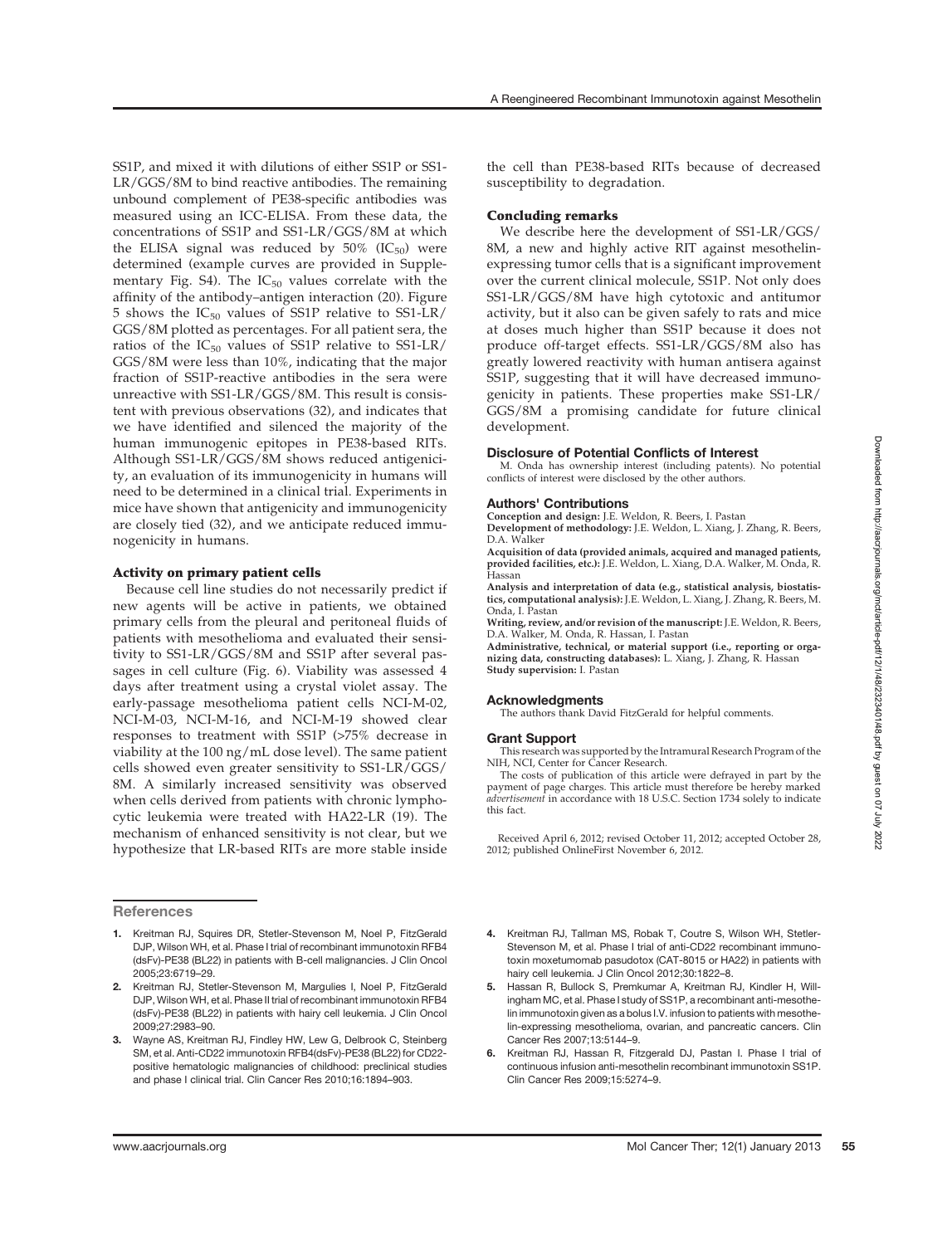- 7. Hassan R, Sharon E, Schuler B, Mallory Y, Zhang J, Ling A, et al. Antitumor activity of SS1P with pemetrexed and cisplatin for newly diagnosed patients with advanced pleural mesothelioma and utility of serum mesothelin as a marker of tumor response [abstract]. In: Proceedings of the American Society of Clinical Oncology (ASCO) Annual Meeting Abstract; 2011 Jun 3–7; Chicago, IL.
- 8. Sampson JH, Akabani G, Archer GE, Berger MS, Coleman RE, Freidman AH, et al. Intracerebral infusion of an EGFR-targeted toxin in recurrent malignant brain tumors. Neuro Oncol 2008;10: 320–9.
- 9. Pai LH, Wittes R, Setser A, Willingham MC, Pastan I. Treatment of advanced solid tumors with immunotoxin LMB-1: an antibody linked to Pseudomonas exotoxin. Nat Med 1996;2:350–3.
- 10. Weldon JE, Pastan I. A quide to taming a toxin: recombinant immunotoxins constructed from Pseudomonas exotoxin A for the treatment of cancer. FEBS J 2011;278:4683–700.
- 11. Seetharam S, Chaudhary VK, FitzGerald D, Pastan I. Increased cytotoxic activity of Pseudomonas exotoxin and two chimeric toxins ending in KDEL. J Biol Chem 1991;266:17376–81.
- 12. Du X, Ho M, Pastan I. New immunotoxins targeting CD123, a stem cell antigen on acute myeloid leukemia cells. J Immunother 2007;30: 607–13.
- 13. Rozemuller H, Chowdhury PS, Pastan I, Kreitman RJ, Isolation of new anti-CD30 scFvs from DNA-immunized mice by phage display and biologic activity of recombinant immunotoxins produced by fusion with truncated Pseudomonas exotoxin. Int J Cancer 2001; 92:861–70.
- 14. Kreitman RJ, Pastan I. Importance of the glutamate residue of KDEL in increasing the cytotoxicity of Pseudomonas exotoxin derivatives and for increased binding to the KDEL receptor. Biochem J 1995;307(Pt 1):29–37.
- 15. Salvatore G, Beers R, Margulies I, Kreitman RJ, Pastan I. Improved cytotoxic activity toward cell lines and fresh leukemia cells of a mutant anti-CD22 immunotoxin obtained by antibody phage display. Clin Cancer Res 2002;8:995–1002.
- 16. Decker T, Oelsner M, Kreitman RJ, Salvatorae G, Wang QC, Pastan I, et al. Induction of caspase-dependent programmed cell death in B-cell chronic lymphocytic leukemia by anti-CD22 immunotoxins. Blood 2004;103:2718–26.
- 17. Johannes L, Decaudin D. Protein toxins: intracellular trafficking for targeted therapy. Gene Ther 2005;12:1360–8.
- 18. Fitzgerald D. Why toxins! Semin Cancer Biol 1996;7:87–95.
- 19. Weldon JE, Xiang L, Chertov O, Margulies I, Kreitman RJ, FitzGerald DJ, et al. A protease-resistant immunotoxin against CD22 with greatly increased activity against CLL and diminished animal toxicity. Blood 2009;113:3792–800.
- 20. Onda M, Nagata S, FitzGerald DJ, Beers R, Fisher RJ, Vincent JJ, et al. Characterization of the B cell epitopes associated with a truncated form of Pseudomonas exotoxin (PE38) used to make immunotoxins for the treatment of cancer patients. J Immunol 2006;177:8822–34.
- 21. Hansen JK, Weldon JE, Xiang L, Beers R, Onda M, Pastan I. A recombinant immunotoxin targeting CD22 with low immunogenicity, low nonspecific toxicity, and high antitumor activity in mice. J Immunother 2010;33:297–304.
- 22. Chang K, Pastan I. Molecular cloning of mesothelin, a differentiation antigen present on mesothelium, mesotheliomas, and ovarian cancers. Proc Natl Acad Sci U S A 1996;93:136–40.
- 23. Frierson HF Jr, Moskaluk CA, Powell SM, Zhang H, Cerilli LA, Stoler MH, et al. Large-scale molecular and tissue microarray analysis of mesothelin expression in common human carcinomas. Hum Pathol 2003;34:605–9.
- 24. O'Reilly MK, Tian H, Paulson JC. CD22 is a recycling receptor that can shuttle cargo between the cell surface and endosomal compartments of B cells. J Immunol 2011;186:1554–63.
- 25. Fujita M, Kinoshita T. GPI-anchor remodeling: potential functions of GPI-anchors in intracellular trafficking and membrane dynamics. Biochim Biophys Acta 2012;1821:1050–8.
- 26. Pastan I, Beers R, Bera TK. Recombinant immunotoxins in the treatment of cancer. Methods Mol Biol 2004;248:503–18.
- 27. Chowdhury PS, Viner JL, Beers R, Pastan I, Isolation of a high-affinity stable single-chain Fv specific for mesothelin from DNA-immunized mice by phage display and construction of a recombinant immunotoxin with anti-tumor activity. Proc Natl Acad Sci U S A 1998;95: 669–74.
- 28. Ho M, Hassan R, Zhang J, Wang QC, Onda M, Bera T, et al. Humoral immune response to mesothelin in mesothelioma and ovarian cancer patients. Clin Cancer Res 2005;11:3814–20.
- 29. Xiang X, Phung Y, Feng M, Nagashima K, Zhang J, Broaddus VC, et al. The development and characterization of a human mesothelioma in vitro 3D model to investigate immunotoxin therapy. PLoS ONE 2011;6: e14640.
- 30. Bang S, Nagata S, Onda M, Kreitman RJ, Pastan I. HA22 (R490A) is a recombinant immunotoxin with increased antitumor activity without an increase in animal toxicity. Clin Cancer Res 2005;11: 1545–50.
- 31. Siegall CB, Liggitt D, Chace D, Tepper MA, Fell HP. Prevention of immunotoxin-mediated vascular leak syndrome in rats with retention of antitumor activity. Proc Natl Acad Sci U S A 1994; 91:9514–8.
- 32. Onda M, Beers R, Xiang L, Lee B, Weldon JE, Kreitman RJ, et al. Recombinant immunotoxin against B-cell malignancies with no immunogenicity in mice by removal of B-cell epitopes. Proc Natl Acad Sci U S A 2011;108:5742–7.
- 33. Chowdhury PS, Pastan I. Improving antibody affinity by mimicking somatic hypermutation in vitro. Nat Biotechnol 1999;17: 568–72.
- 34. Reiter Y, Pastan I. Antibody engineering of recombinant Fv immunotoxin for improved targeting of cancer: disulfide-stabilized Fv immunotoxins. Clin Cancer Res 1996;2:245–52.
- 35. Wedekind JE, Trame CB, Dorywalska M, Koehl P, Raschke TM, McKee M, et al. Refined crystallographic structure of Pseudomonas aeruginosa exotoxin A and its implications for the molecular mechanism of toxicity. J Mol Biol 2001;314:823–37.
- 36. Thomas G. Furin at the cutting edge: from protein traffic to embryogenesis and disease. Nat Rev Mol Cell Biol 2002;3:753–66.
- 37. Morlon-Guyot J, Méré J, Bonhoure A, Beaumelle B. Processing of Pseudomonas aeruginosa exotoxin A is dispensable for cell intoxication. Infect Immun 2009;77:3090–9.
- 38. Ornatowski W, Poschet JF, Perkett E, Taylor-Cousar JL, Deretic V. Elevated furin levels in human cystic fibrosis cells result in hypersusceptibility to exotoxin A-induced cytotoxicity. J Clin Invest 2007;117: 3489–97.
- 39. Chiron MF, Fryling CM, FitzGerald D. Furin-mediated cleavage of Pseudomonas exotoxin-derived chimeric toxins. J Biol Chem 1997;272:31707–11.
- 40. Moehring JM, Inocencio NM, Roertson BJ, Moehring TJ. Expression of mouse furin in a Chinese hamster cell resistant to Pseudomonas exotoxin A and viruses complements the genetic lesion. J Biol Chem 1993;18:2590–4.
- 41. Onda M, Willingham M, Wang QC, Kreitman RJ, Tsutsumi Y, Nagata S, et al. Inhibition of TNF-alpha produced by Kupffer cells protects against the nonspecific liver toxicity of immunotoxin anti-Tac(Fv)- PE38, LMB-2. J Immunol 2000;165:7150–6.
- 42. Druey KM, Greipp PR. Narrative review: the systemic capillary leak syndrome. Ann Intern Med 2010;153:90–8.
- 43. Baluna R, Rizo J, Gordon BE, Ghetie V, Vitetta ES. Evidence for a structural motif in toxins and interleukin-2 that may be responsible for binding to endothelial cells and initiating vascular leak syndrome. Proc Natl Acad Sci U S A 1999;96:3957–62.
- 44. Siegall CB, Liggitt D, Chace D, Mixan B, Sugai J, Davidson T, et al. Characterization of vascular leak syndrome induced by the toxin component of Pseudomonas exotoxin-based immunotoxins and its potential inhibition with nonsteroidal anti-inflammatory drugs. Clin Cancer Res 1997;3:339–45.
- 45. Brenner BM, Hostetter TH, Humes HD. Glomerular permselectivity: barrier function based on discrimination of molecular size and charge. Am J Physiol 1978;234:F455–60.
- 46. Kreitman RJ, Pastan I. Accumulation of a recombinant immunotoxin in a tumor in vivo: fewer than 1000 molecules per cell

Downloaded from http://aacrjournals.org/mct/article-pdf/12/1/48/2323401/48.pdf by guest on 07 Downloaded from http://aacrjournals.org/mct/article-pdf/12/1/48/2323401/48.pdf by guest on 07 July 2022

**July 2022**